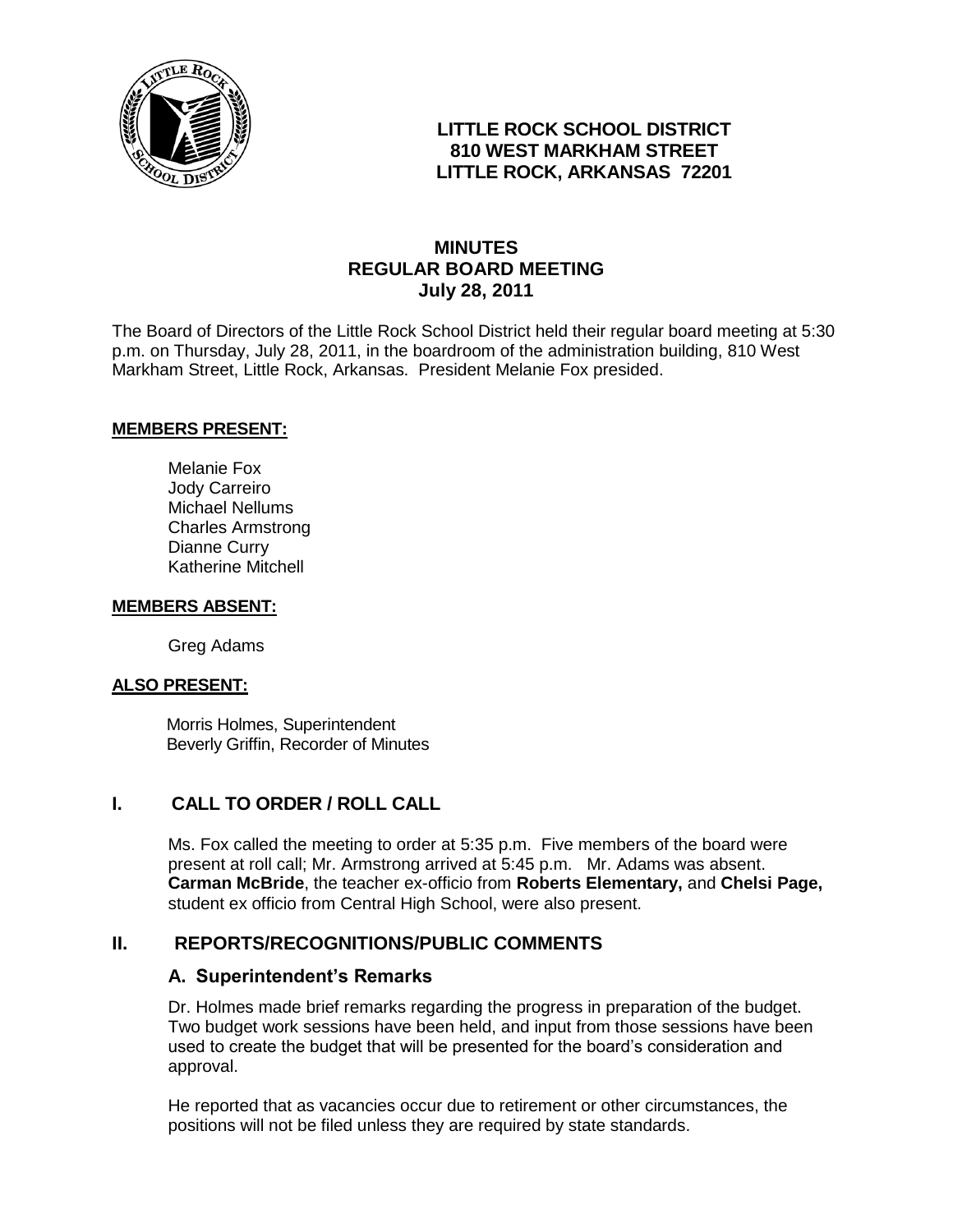At the agenda meeting on July 14, 2011, Dr. Holmes presented citations and recognitions to the following students and teachers in the LRSD.

**Boshan Zhao** was recognized for being selected as the 2011 U. S. Presidential Scholar. Boshan just graduated Central High School. Only 141 seniors earn this honor each year, and students are selected based on outstanding academic and leadership accomplishments throughout their high school years.

**Carolyn Blome** and **Katrina Adams-Long**, first grade teachers at Gibbs Magnet School, recently completed **Cognitive Guided Instruction**, or CGI, leadership training. They are now CGI Teacher Leaders for the Arkansas Department of Education. CGI is the practice of listening to children's mathematical thinking and using it as a basis for instruction. Students achieve higher math scores with CGI-trained teachers.

Students who won individual medals at the recent districtwide **Go Figure! Math Olympiad** were recognized and presented with certificates of recognition:

Elementary school level:

Gold Medal: **Kelvin Kang**, Jefferson Elementary; Silver Medal: **Sarah Shepard**, Jefferson Elementary, and **Yasmin Givens**, Williams Magnet Elementary; Bronze Medal: **Kendall Sanders**, Gibbs Magnet Elementary, and **Morgan McLeod**, Pulaski Heights Elementary.

At the middle school level:

Gold Medal: **Jace McPherson**, Dunbar Magnet Middle; Silver Medal: **Julie Byrd**, Mabelvale Magnet Middle, **David Darling**, Pulaski Heights Middle, **Pooja Suri**, Pulaski Heights Middle; Bronze Medal: **Chandler Smith**, Dunbar Magnet Middle, **Jade Robinson**, Cloverdale Aerospace Charter Middle, **Tony Yue**, Pulaski Heights Middle, and **Elisabeth Graf**, Pulaski Heights Middle.

The exofficio representatives were presented with citations for their month of service: **Chelsi Page**, student at **Central High School**; and **Carman McBride**, teacher at **Roberts Elementary School**

#### **B. Remarks from Citizens**

**Carrie Stewart**, teacher at Watson Intermediate School, addressed the board regarding concerns from the staff at Watson. A list was developed through a survey which was administered over the past weekend and compiled by Ms. Stewart. Board members were provided a copy of the results.

### **C. Little Rock PTA Council**

**Henri Smothers**, PTA Council President, reported on the planning and preparation by the PTA Council for the upcoming school year. She reminded the audience that the dates for PTA Council meetings are listed on the school calendar. She encouraged parents to join the PTA at their school next week during check-in, and to fully participate in school activities.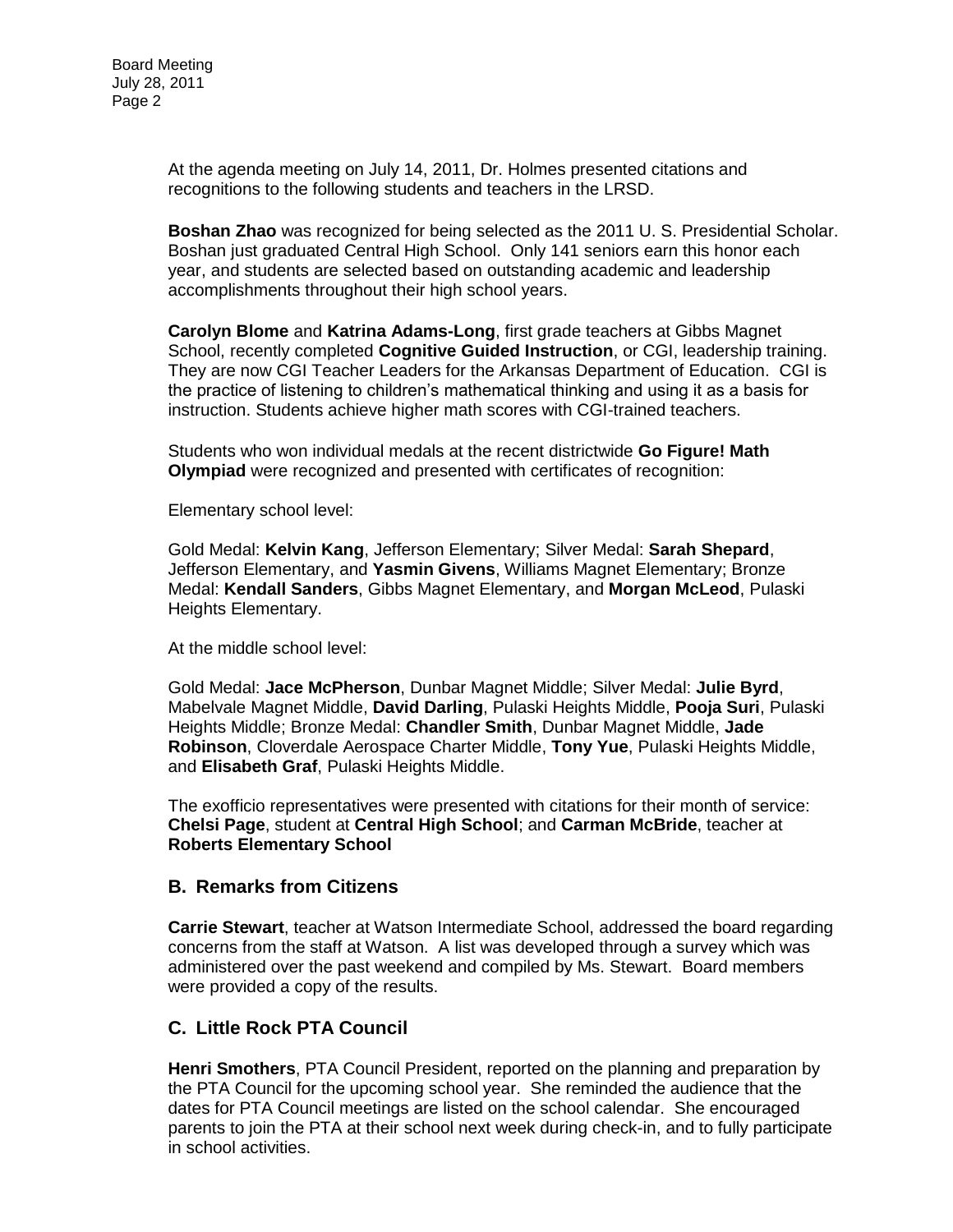# **D. Little Rock Education Association**

Cathy Kohler stated concerns regarding the identification of the qualifications for student success. She asked to board to develop their own standards above and beyond what the state requires. The LRSD has a high population of ESL and ELL students as well as students who don't have a high degree of parental support in the home. She asked the Board to consider the students first as they ponder the decisions they make and not to lose sight of why we are here.

She also asked that the LREA be included at the table as solutions are developed. She asked to continue a positive collaborative relationship with the board and administration, saying she didn't want to be in a position of opposing a proposal because the PN Agreement hasn't been considered at the initial development stages.

Ms. Kohler closed by announcing a welcome back to school even for educational support personnel on Sunday, August 7, 5:30 to 9:00 p.m. She invited board members and the superintendent to attend. She also announced the new address for the LREA office: 119 South Izard Street. An open house will be held on August 18, from 3:00 – 6:00 p.m.

### **III. REPORTS AND COMMUNICATIONS**

### **A. Remarks from Board Members**

**Mr. Nellums** agreed with comments made by Ms. Kohler regarding the special set of circumstances of students who live and attend school in the LRSD. He also expressed regret over the violence in the news this week, with young people being involved in tragic incidents. Students from other parts of the state may never experience these types of violence in their smaller communities.

**Ms. Curry** welcomed school administrators back after summer break and reported she had attended the Leadership Institute at Roberts Elementary. She was encouraged by the sessions for the principals and impressed with the information on using technology in the classrooms. She also reported visiting several summer school sites including Dodd Elementary, Bale Elementary and Cloverdale and Henderson Middle Schools.

**Dr. Mitchell** encouraged parents to become actively involved in the educational partnership between the home and the school. She asked parents to ensure their students do their homework and participate fully in the opportunities provided to them at school.

**Mr. Armstrong** commented on attending the summer school celebration at Dodd Elementary. He commended Katina Ray for the work done with the students there. He expressed the importance of having parental involvement and involvement by others in the community in order to show a total commitment to the children in our schools.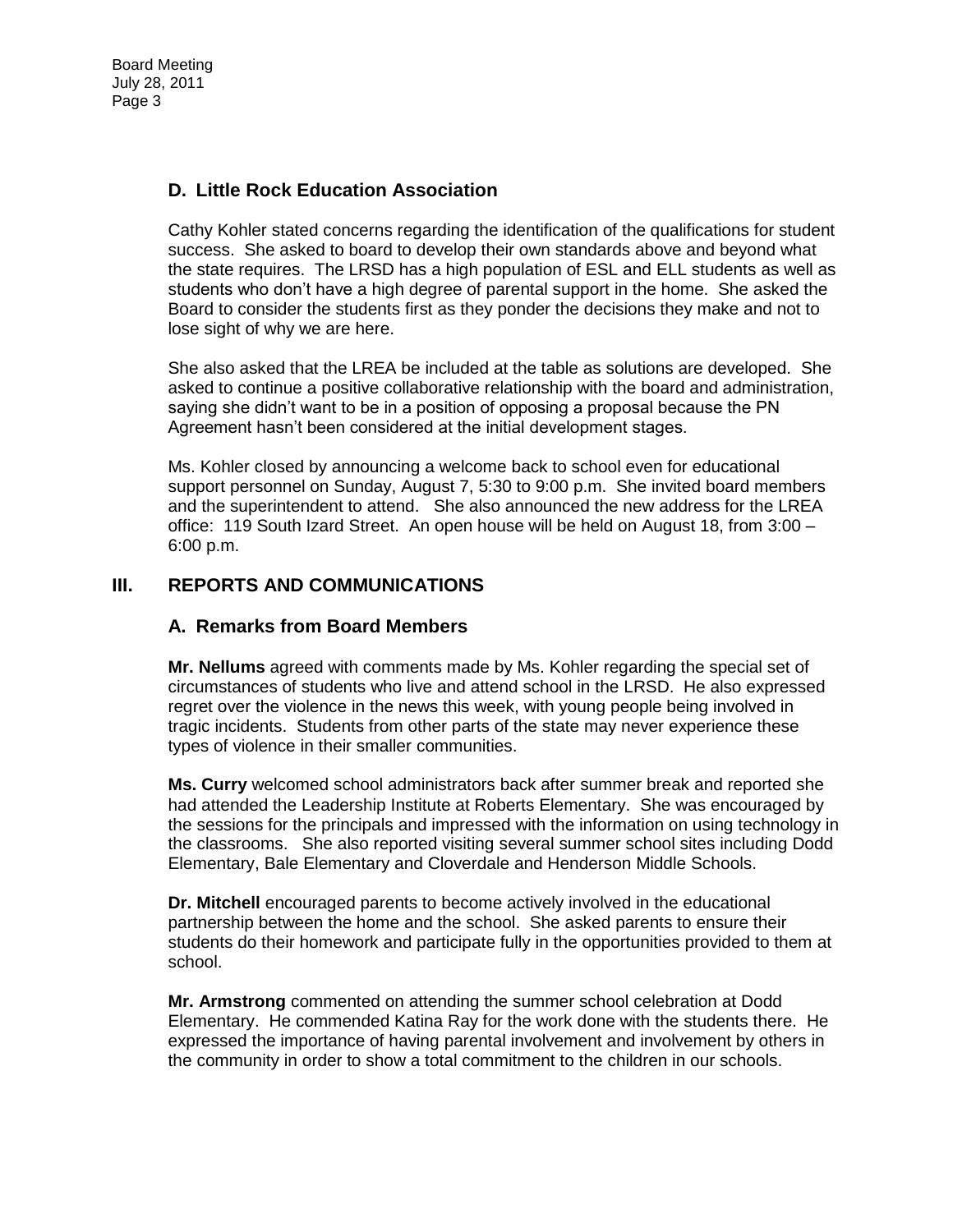**Mr. Carreiro** encouraged parents to attend check-in registration days on August 4 - 5. He also encouraged parents to make use of Edline for keeping track of their student's progress, and stated that schools will make a computer available at the school for parents who don't have a computer at home.

Mr. Carreiro also briefly discussed the board's prioritized goals, and promised that everything done at the board table would be centered on those goals. "Decisions made tonight will be steps toward meeting the goals."

**Ms. Fox** welcomed back the building administrators. She reminded parents about registration dates the following week. She noted that teachers return to work next week, and she thanked everyone for the work they do to serve LRSD students.

### **B. Internal Auditors Report**

Mr. Becker's report was provided as part of the board's agenda. Mr. Carreiro reported that he had visited with the auditors and that the process was getting started. He had met with Mr. Becker and promised to forward a report to the board for developing a plan for the internal auditing portion of the external audit.

#### **IV. APPROVAL OF ROUTINE MATTERS**

#### **A. Minutes**

Minutes from the regular board meeting held on June 22, and from a special meeting held on July 14, were presented for review and approval. Dr. Mitchell made a motion to approve the minutes as presented. Ms. Curry seconded the motion and it **carried unanimously**.

### **V. BOARD POLICY AND REGULATIONS REVIEW**

#### **A. First Reading Board Policy: JRCA – Replication of Information from a School's CCTV System**

The administration requested approval on first reading for policy JRCA, which provides procedures for reproducing footage from a school's closed circuit television system. The policy provides guidelines to ensure adherence to the Family Education Rights and Privacy Act. Mr. Carreiro moved to approve the policy on first reading as submitted. Mr. Armstrong seconded the motion, and it **carried unanimously**.

### **B. Regulation Revision: IHBB-R Gifted and Talented Programs**

A revision to regulations under board policy IHBB, Gifted and Talented programs, was recommended by the administration. The last revision of these guidelines was in 1999, and the recommended changes will provide additional alignment with Arkansas Department of Education rules and regulations. No vote was required, however the board was asked to provide input.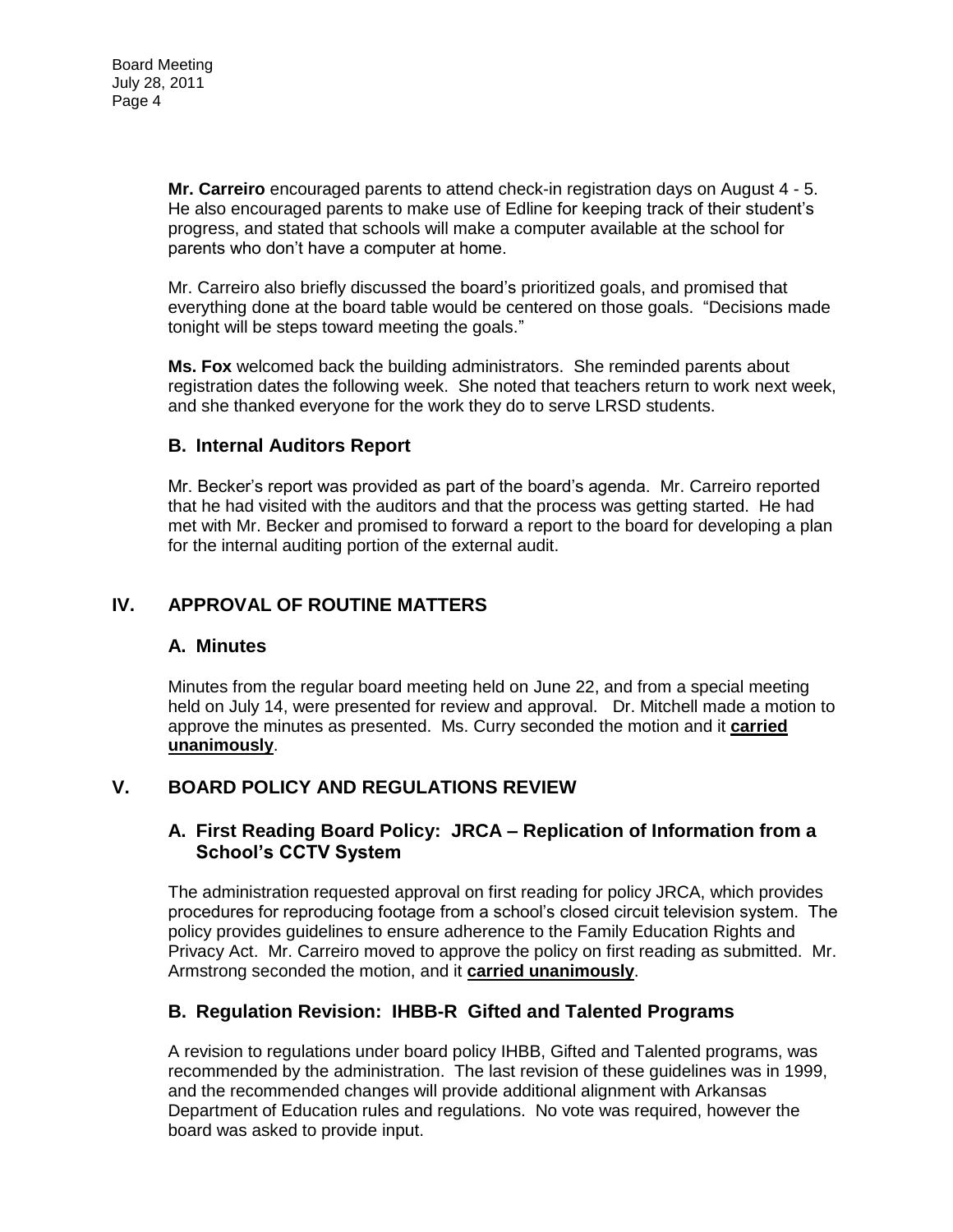Mr. Armstrong asked Dr. Holmes to provide information regarding the expansion and inclusion of more students in the districts Gifted and Talented programs. Dr. Holmes reported that he had been reviewing the test scores, demographics, and other indicators for identification of gifted students. He expects additional enrollment of African American male students as the programs are expanded.

## **VI. ADMINISTRATION**

### **A. PRE Quarterly Report – July 2011**

Dr. DeJarnette provided information at the July 14 agenda meeting, and was present to respond to questions from the board. The recommendations provided in the PRE report were included in the agenda. The administration requested acceptance of the report as presented. Mr. Armstrong made a motion to accept the report; Mr. Nellums seconded the motion and it **carried unanimously**.

Dr. Mitchell asked that attention to factors other than the Benchmark scores be considered when making decisions and recommendations in reports to the board. She stated more work was necessary to identify the deficiencies of the students in order to address individual needs when planning and providing remedial instruction.

### **B. Curriculum, Instructional Staffing, Budget, Instructional Intervention Programs**

Dr. Holmes presented a rigorous academic program which he described as "clear, specific and naked." It is desired that the curriculum frameworks developed by the state become the basic requirement for developing a plan for classroom teaching in the LRSD. He stated his plan would remove all the "stuff" from the curriculum and make learning clear, concise, and lean.

Information provided in the board's agenda was reviewed in specific detail, and Mr. Glasgow and Dr. Holmes responded to questions.

Mr. Carreiro questioned the impact on the school ACSIP plans and whether the state would accept the modifications being recommended. Mr. Glasgow responded to questions regarding consulting with the ADE and stated confidence that the board's recommendations would be accepted by the state. The ACSIP plans are due to the ADE on October 1.

#### *The board recessed at 7:00 p.m. The returned at 7:15.*

Dr. Holmes continued reviewing recommendations for revising curriculum, staffing, budgeting and intervention programming. He explained the realignment of staff assigned directly to the associate superintendents.

Dr. Sadie Mitchell provided a review of the curriculum revisions within the reading program in the LRSD and asked Lillie Carter, principal of Pulaski Heights Elementary to provide a personal perspective on the Houghton-Mifflin curriculum resources which were recently presented at the principals' leadership institute.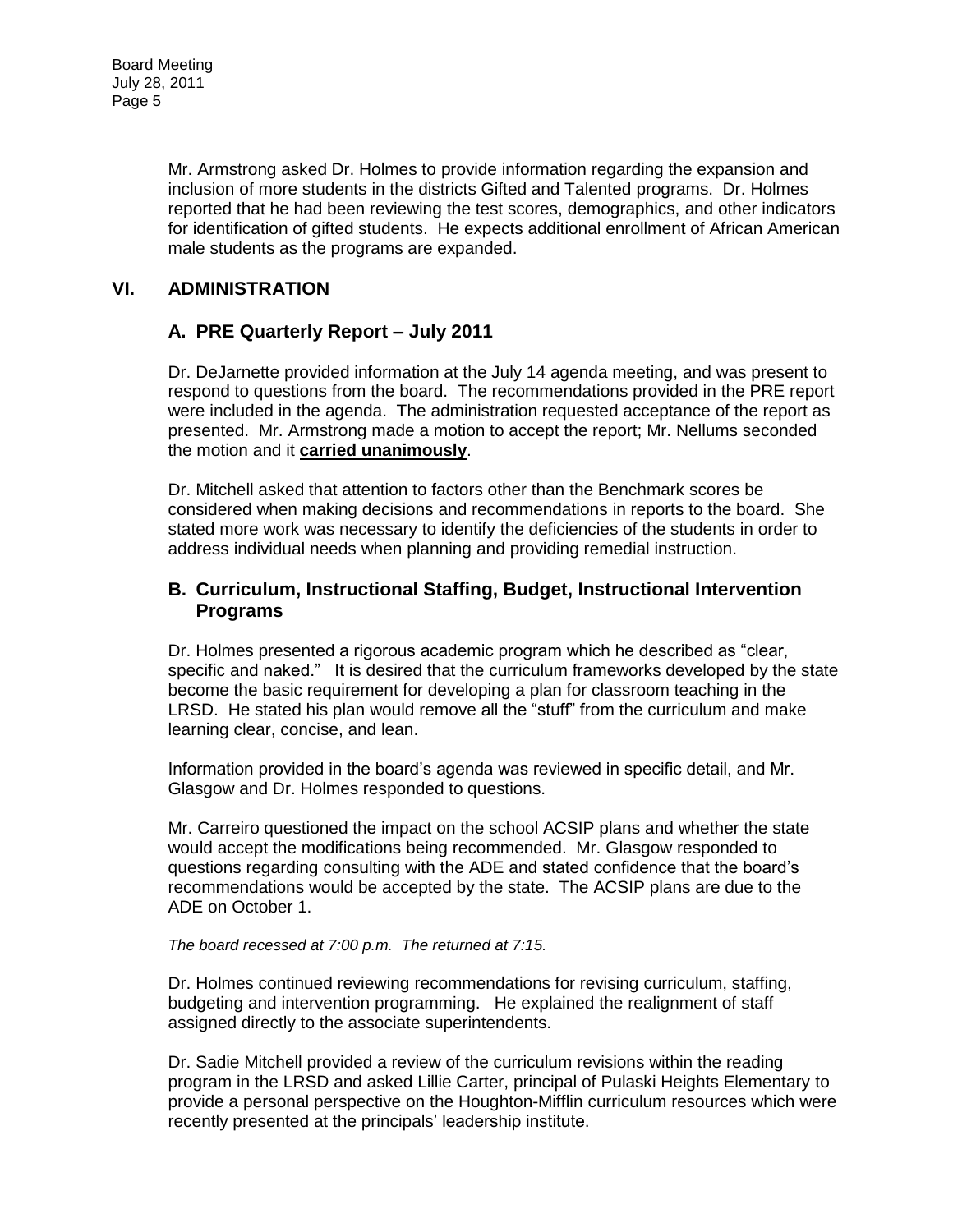Dr. Holmes assured the board that the revisions include no new positions; staffing will be realigned from the existing employees. He also indicated that he might consider appointing a deputy superintendent at a later date, but not until the desegregation issues are settled.

Mr. Carreiro moved to approve the recommendations presented; Ms. Curry seconded. The motion **carried 5-0-1**, with Dr. Mitchell abstaining.

## **VII. EDUCATIONAL SERVICES**

### **A. Arkansas Department of Education Grant Submission: 21st Century Community Learning Center Application**

Linda Young presented a request to submit a  $21<sup>st</sup>$  Century learning center grant for Franklin Elementary School. The 21<sup>st</sup> CCLC program would establish a learning center to provide Franklin students with before school, after school, and summer academic enrichment activities designed to support the regular academic program. The five year grant would begin in September 2011.

Dr. Mitchell moved to approve the grant submission; Mr. Nellums seconded the motion and it **carried unanimously**.

### **B. Pre-K Handbook Revision**

Karen James presented revisions to the Pre-Kindergarten handbook for board review and approval. In accordance with Arkansas Better Chance guidelines, a parent handbook must be distributed to each family entering the pre-K program. The handbook provides information on the program requirements and specific guidelines.

Dr. Mitchell made a motion to approve the handbook as revised. Mr. Nellums seconded the motion, and it **carried unanimously**.

### **VIII. STUDENT SERVICES**

### **A. 2011-2012 Student Handbook Revisions**

Dr. Freddie Fields presented the recommendations for revision of the student handbook for the 2011-2012 school year. The recommendations came from building administrators and from members of the district's discipline committee.

Dr. Mitchell moved to approve the revisions to the handbook as presented. Mr. Nellums seconded the motion and it **carried unanimously**.

### **IX. HUMAN RESOURCES**

### **A. Personnel Changes**

Routine general personnel changes were printed in the board's agenda. Mr. Carreiro made a motion to approve; Ms. Curry seconded the motion and it **carried unanimously**.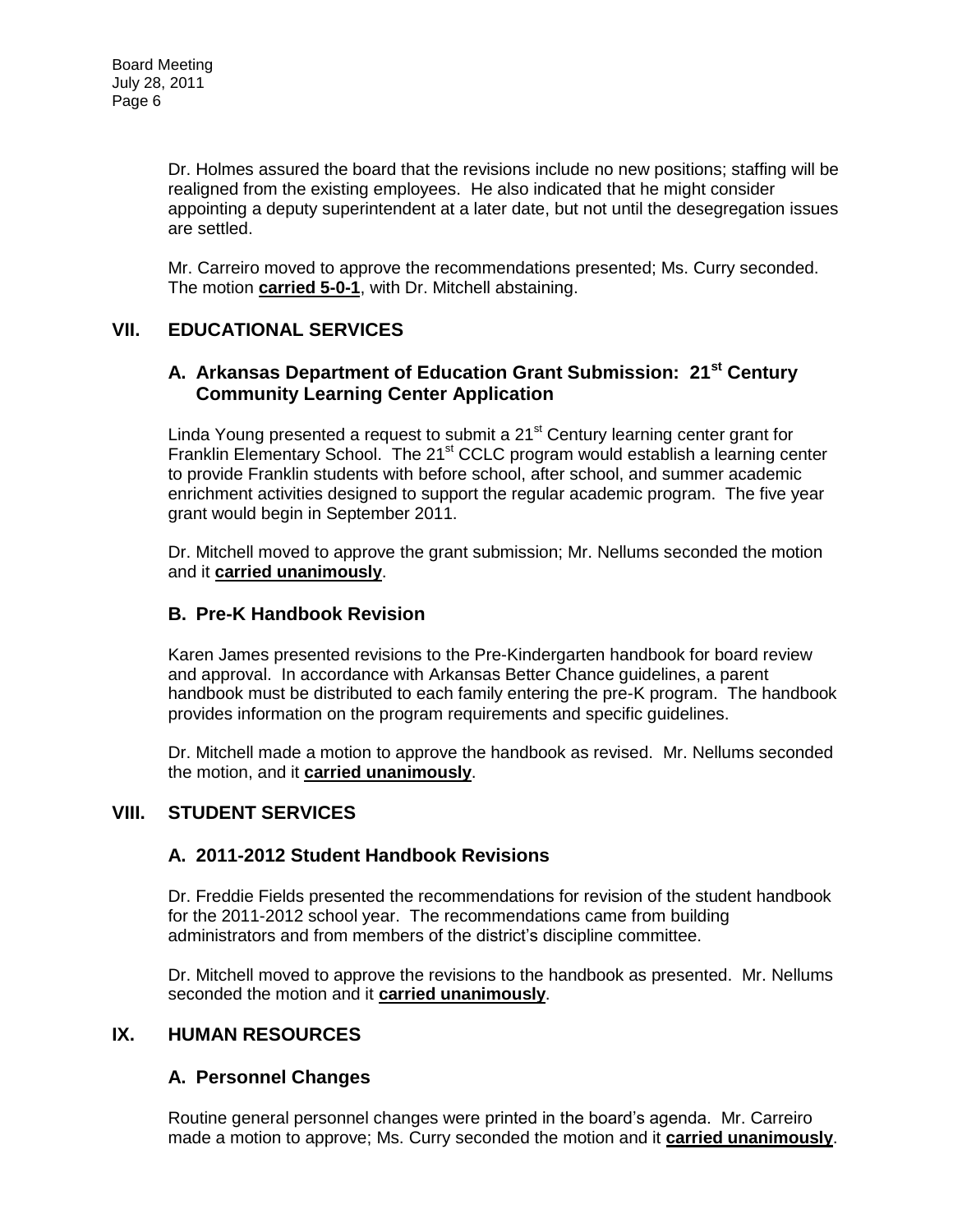Dr. Mitchell requested information regarding the placement of displaced teachers. Mr. Hartz and Ms. Kovach responded to questions and explained the process of selecting or being reassigned to a vacant position.

# **X. FINANCE & SUPPORT SERVICES**

## **A. Annual School Election Polling Sites**

This item was added to the board's agenda at the request of the administration. Action required a suspension of the rules. Dr. Mitchell made the motion to suspend the rules to add the item; Ms. Curry seconded the motion and it **carried unanimously**.

Mr. Bailey responded to questions regarding the administration's recommendation to approve a Resolution to reduce the number of polling sites in election zones where no contested races are being conducted. By eliminating polling sites in these zones, the election expenses are significantly reduced.

Dr. Mitchell moved to approve the resolution; Mr. Armstrong seconded the motion, and it **carried unanimously**.

#### **B. June 2011 Financial Statements**

Mr. Bailey reported to the board and responded to questions. He noted that June financial statements would be provided during the month of August due to the close of books for the 2010-11 school year.

### **C. Budget Update**

Mr. Bailey reported that a budget worksession would be held in late August for review of the proposed budget for the 2011-12 school year.

Mr. Carreiro requested brief information on the upcoming external auditing. Mr. Bailey reported that a preliminary schedule had been developed and initial meetings had been held. The board will be given updates as information becomes available.

### **XI. CLOSING REMARKS**

#### **A. Announcements & Reminders**

Mr. Fox reminded the audience of the dates for registration / check in the first week of August, and a reminder that school starts on August  $15<sup>th</sup>$ .

#### **B. Executive Session**

The board convened an executive session to discuss the development of the superintendent's contract. Mr. Armstrong made the motion; Ms. Curry seconded, and it **carried unanimously**. The board returned at 8:50 p.m. and reported no action was taken.